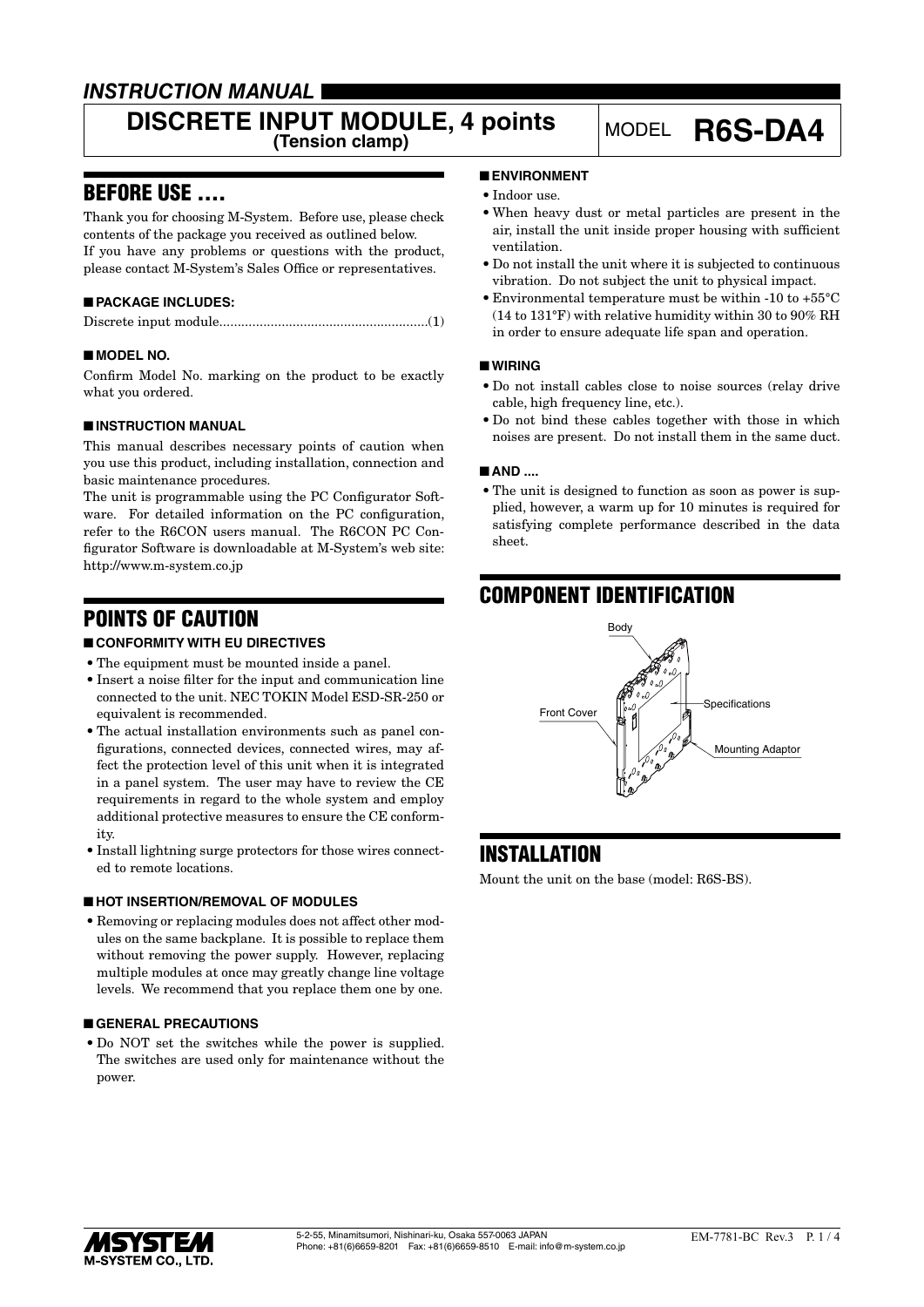# EXTERNAL VIEWS

- **Front View (cover opened) Side View**
	-



#### ■ **INDICATOR LED**

| ID              | <b>COLOR</b>    | <b>FUNCTION</b>              |  |
|-----------------|-----------------|------------------------------|--|
| Power           | OFF             | Power supply is off          |  |
|                 | Green ON        | Power supply is on.          |  |
| <b>Status</b>   | OFF             | Standing by (at the startup) |  |
|                 |                 | or communication error       |  |
|                 | Green ON        | Normal communication         |  |
|                 | Green blink     | Configuration mode           |  |
|                 | Red ON          | DIP switch error             |  |
|                 | Red blink       | Parameter error              |  |
|                 | 2 sec. interval |                              |  |
| <b>Discrete</b> | OFF             | Contact OFF                  |  |
| input status    | Red ON          | Contact ON                   |  |

#### ■ **MODULE ADDRESS**

Module address is selectable between 0 and 31. Choose 0 or 16 with SW1 for offsetting the address selected with SW2 (0 to F, hexadecimal).

The module's slot position on the base and the module address are not necessarily correlated.

| <b>ADDRESS</b> | SW <sub>1</sub> | SW <sub>2</sub> | <b>ADDRESS</b> | SW <sub>1</sub> | SW <sub>2</sub> |
|----------------|-----------------|-----------------|----------------|-----------------|-----------------|
| 0              | 0               | 0               | 16             | 16              | 0               |
| 1              | 0               | 1               | 17             | 16              | $\mathbf{1}$    |
| $\overline{2}$ | 0               | $\overline{2}$  | 18             | 16              | $\overline{2}$  |
| 3              | 0               | 3               | 19             | 16              | 3               |
| $\overline{4}$ | 0               | 4               | 20             | 16              | $\overline{4}$  |
| 5              | 0               | 5               | 21             | 16              | 5               |
| 6              | $\bf{0}$        | 6               | 22             | 16              | 6               |
| 7              | 0               | 7               | 23             | 16              | 7               |
| 8              | 0               | 8               | 24             | 16              | 8               |
| 9              | $\bf{0}$        | 9               | 25             | 16              | 9               |
| 10             | 0               | A               | 26             | 16              | A               |
| 11             | $\bf{0}$        | B               | 27             | 16              | B               |
| 12             | 0               | $\mathbf C$     | 28             | 16              | $\mathbf C$     |
| 13             | $\bf{0}$        | D               | 29             | 16              | D               |
| 14             | $\bf{0}$        | E               | 30             | 16              | Е               |
| 15             | 0               | F               | 31             | 16              | F               |

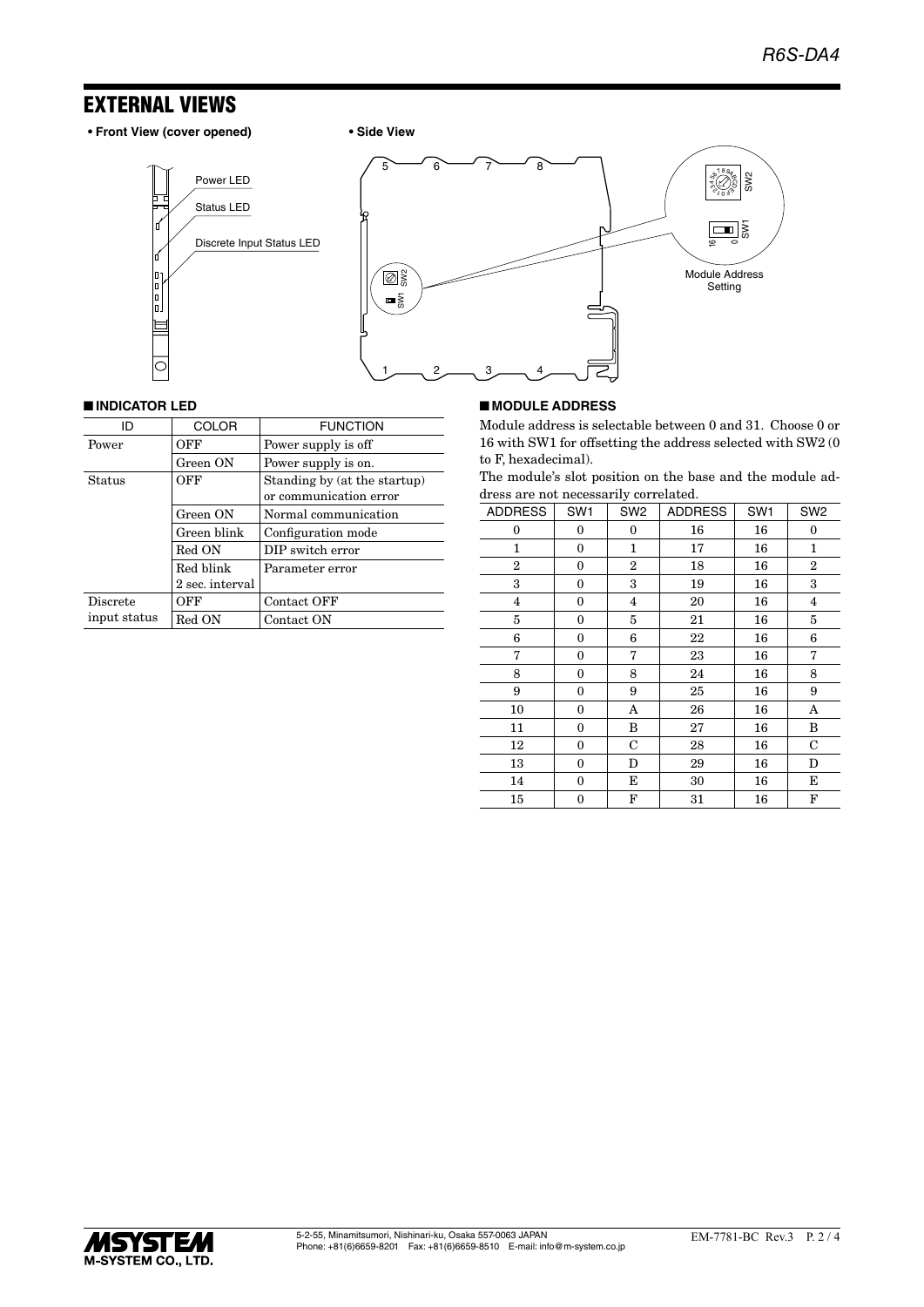## TERMINAL CONNECTIONS

Connect the unit as in the diagram below or refer to the connection diagram on the side of the unit.

#### ■ **EXTERNAL DIMENSIONS unit: mm (inch)**



\*Use a minus screwdriver: tip width 3.8 mm max., tip thickness 0.5 to 0.6 mm

#### ■ **CONNECTION DIAGRAM**



#### ■ **WIRING INSTRUCTIONS**

- • Applicable wire size
- Solid: 0.2 to 2.5 mm<sup>2</sup> (0.55 to 1.75 dia.)
- Stranded: 0.2 to 2.5 mm<sup>2</sup> (Tinning wire ends may cause contact failure and therefore is not recommended.)
- Ferruled: 0.2 to 1.5 mm2 (0.55 to 1.35 dia.)
- • Expose wire conductors by 8 mm (0.31").